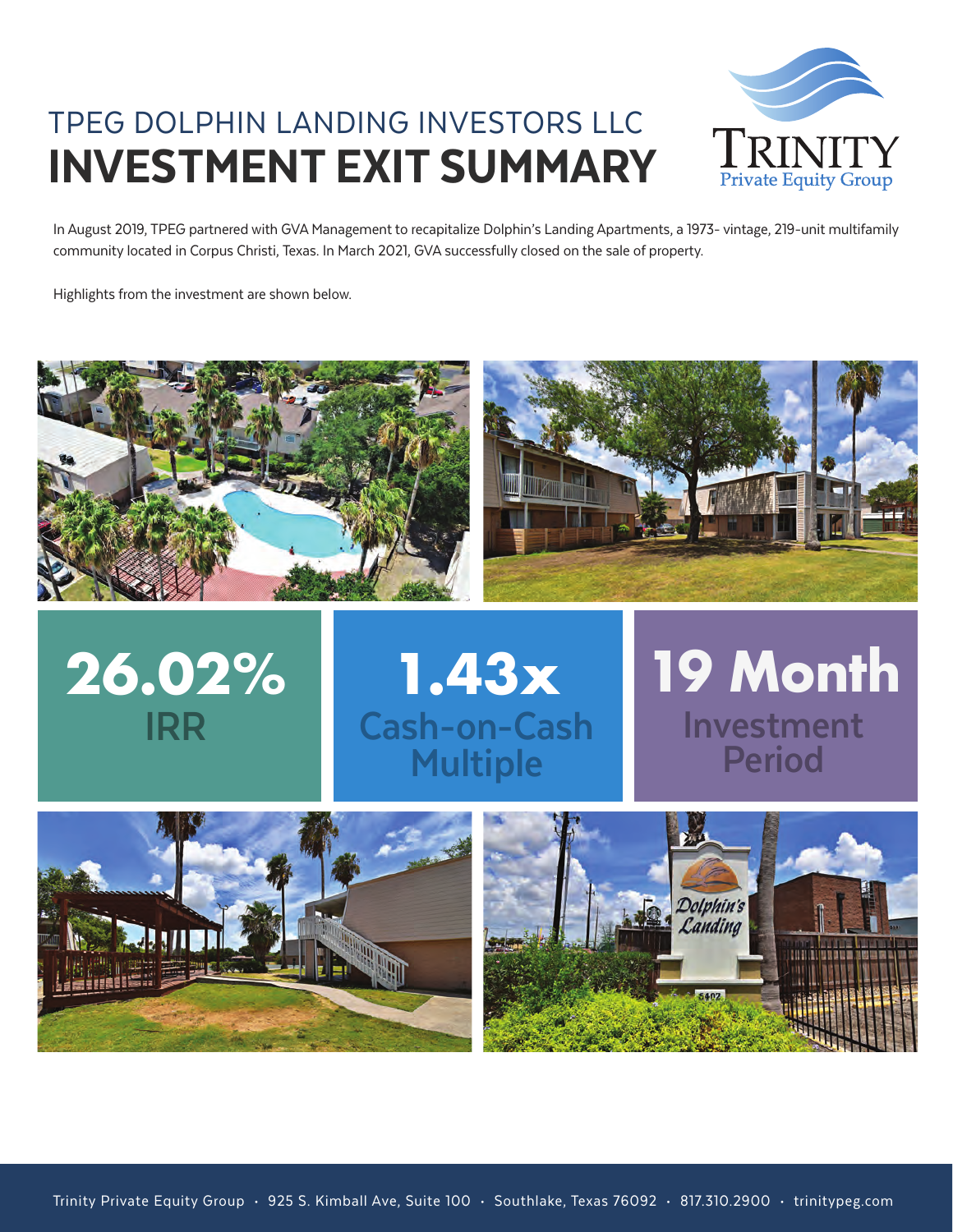#### INVESTMENT SUMMARY

In August of 2019, Trinity Private Equity Group ("TPEG") partnered with GVA Management ("GVA") to acquire and renovate Dolphin's Landing Apartments (renamed to Latitude Apartments), a 1973-vintage, 219-unit garden-style apartment community located at the corner of Saratoga Blvd. and Weber Rd., two major thoroughfares in the Corpus Christi market. At the time of the investment, the underlying thesis centered around buying the asset at an attractive cost basis, a favorable location in a high growth, supply constrained market, an experienced Sponsor, and the opportunity to capture rent upside through investment on the exterior and interiors. **Total capitalization for Latitude equated to \$18.190 million**, funded by an \$11.830 million senior loan, \$1.000 million of TPEG mezzanine debt, ~\$4.200 million of TPEG equity, and approximately \$1.160 million of equity provided by GVA and affiliates.

Following a successful first year of ownership, TPEG and GVA elected to list the property for sale. **On March 5th, GVA successfully closed on the sale of Latitude for \$21.250 million (\$97,032 per unit)** – approximately 19 months after the property was acquired**.** As a reminder, our partnership paid \$15.000 million (\$68,493 per unit) for Latitude in 2019 before investing additional capital to improve the property, representing a ~41.67% increase in value. **With a distribution of net sales proceeds equal to approximately 129.35% of the equity investment, TPEG equity investors realized an internal rate of return ("IRR") of 26.02% and a cash-on-cash return of 1.43x over the 19-month investment horizon**. Further detail on the investment return profile is included in the Returns Summary.



#### PERFORMANCE SUMMARY

The investment's 2019 Private Placement Memorandum (PPM) projected a refinance in month thirty (30) and a sale in month (sixty) 60; however, TPEG and GVA sought refinance and purchase offers, ultimately electing to sell the asset after just 19 months due to several factors, including an attractive sale price because of strong demand for multifamily assets in the Corpus Christi MSA. Prior to acquisition in 2019, the previous owner had spent minimal money on the unit interiors and the exterior of the property, deferring several of the maintenance issues. Throughout the life of the investment, GVA remedied the deferred maintenance items and renovated 144 of the 219 (~66%) units – 134 of which included a full upgrade package, while the other 10 were in relatively good condition and were selectively renovated to achieve a leasable state. This strategy helped GVA achieve rent growth of more than 13% since acquisition – outpacing original projections and confirming the market's receptiveness of GVA's renovations. Another key aspect of the investment thesis revolved around the inefficiencies at the property created through passive ownership and poor third-party property management. Prior to acquisition, the property struggled with bad debt, rent delinquencies, and expense management. Upon implementation of a GVA selected management team and practices overseen by experienced regional managers, the team quickly removed poor quality tenants, used the created vacancy to accelerate unit renovations, and implemented better expense management practices. Ultimately, their successful changes resulted in a material increase in Net Operating Income (NOI). The annualized NOI for the second half 2020 was ~\$1.66 million, which compares favorably to the annualized trailing six-month (T-6) NOI at acquisition of ~\$938k. The original PPM forecasted a refinance in month 30 for a valuation of \$20.987 million (based on NOI of \$1.469 million and a cap rate of 7.00%), and a sale in month 60 for \$25.304